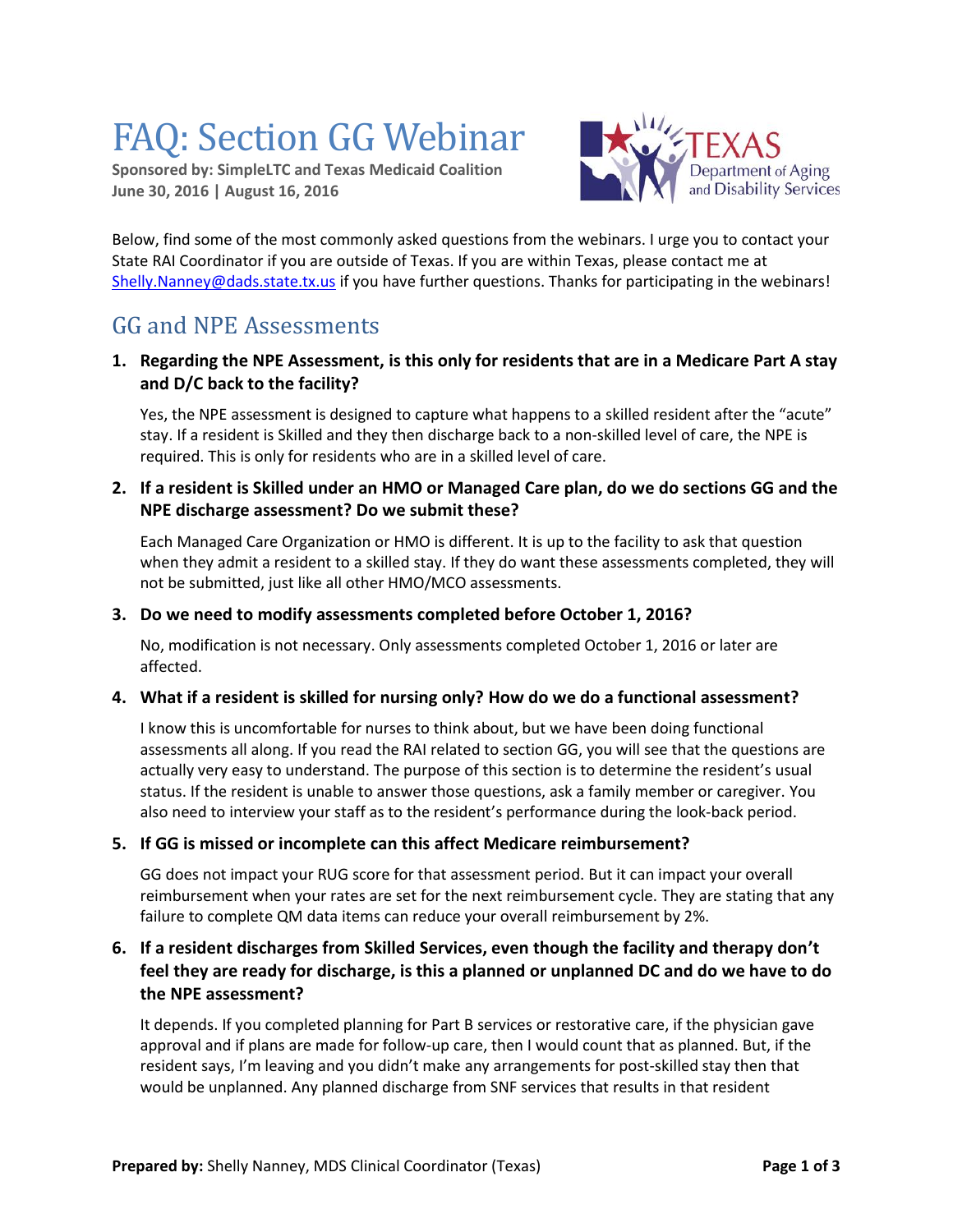discharging to the facility will require the NPE assessment. Remember, the goal is to track the resident following a skilled stay.

## **7. There is a mention of students being excluded in the Helper category…does this also exclude therapy students?**

No, they will be included in the helper category. This is a general rule as this is allowed under normal facility operations and is standard practice for therapy services.

#### **8. If a resident is Long Term and discharges to the hospital and comes back Part A, is section GG required?**

Yes, this applies to all Medicare Part A admissions regardless of the location prior to admission. (Again, check with HMO/MCO regarding their preferences.)

#### **9. If a resident only stays 5 days how do I complete section GG? What if they admit on a Friday and Discharge on Monday? How am I supposed to get this information?**

As long as resident stays at least two days in a skilled stay, then you will complete Section GG. If you look at the RAI page GG-9, it gives you some great examples of how to ask probing questions of your staff to get the answers you need to answer Section GG. Like I said in the webinar, it is probably a good idea to educate your staff on this new terminology so that you can get them familiar with the questions you might ask. This new section is going to require the MDSC to become comfortable with assessing the residents. There are no recommended forms for tracking this information. I'm sure someone will develop one, but at this time the assessment encourages direct observation, interview and assessment.

#### **10. Is GG only required with the 5-day assessment?**

GG will be required for each skilled admission (5-day), readmission 5-day, and with any planned discharge.

#### **11. How do you determine Discharge goals? What if the resident and family's goals are realistic? What if nursing doesn't agree with therapies goals?**

Per the RAI on Page GG 10-12, there are excellent examples of how to determine Discharge goals. The RAI states: Licensed clinicians can establish a resident's discharge goal(s) at the time of admission based on the 5-Day PPS assessment, discussions with the resident and family, professional judgment, and the professional's standard of practice. Goals should be established as part of the resident's care plan.

## **12. If a resident discharges from Part A and admits to LTC and then decides to go home two days later, why do I have to complete the NPE? Why not just the DC Return Not Anticipated assessment?**

The purpose of the NPE is to track the resident from an acute stay (skilled) to a non-skilled level of care. If they discharge to the facility and then decide to go home, the rules for completing a regular discharge assessment do not change. Both would be required.